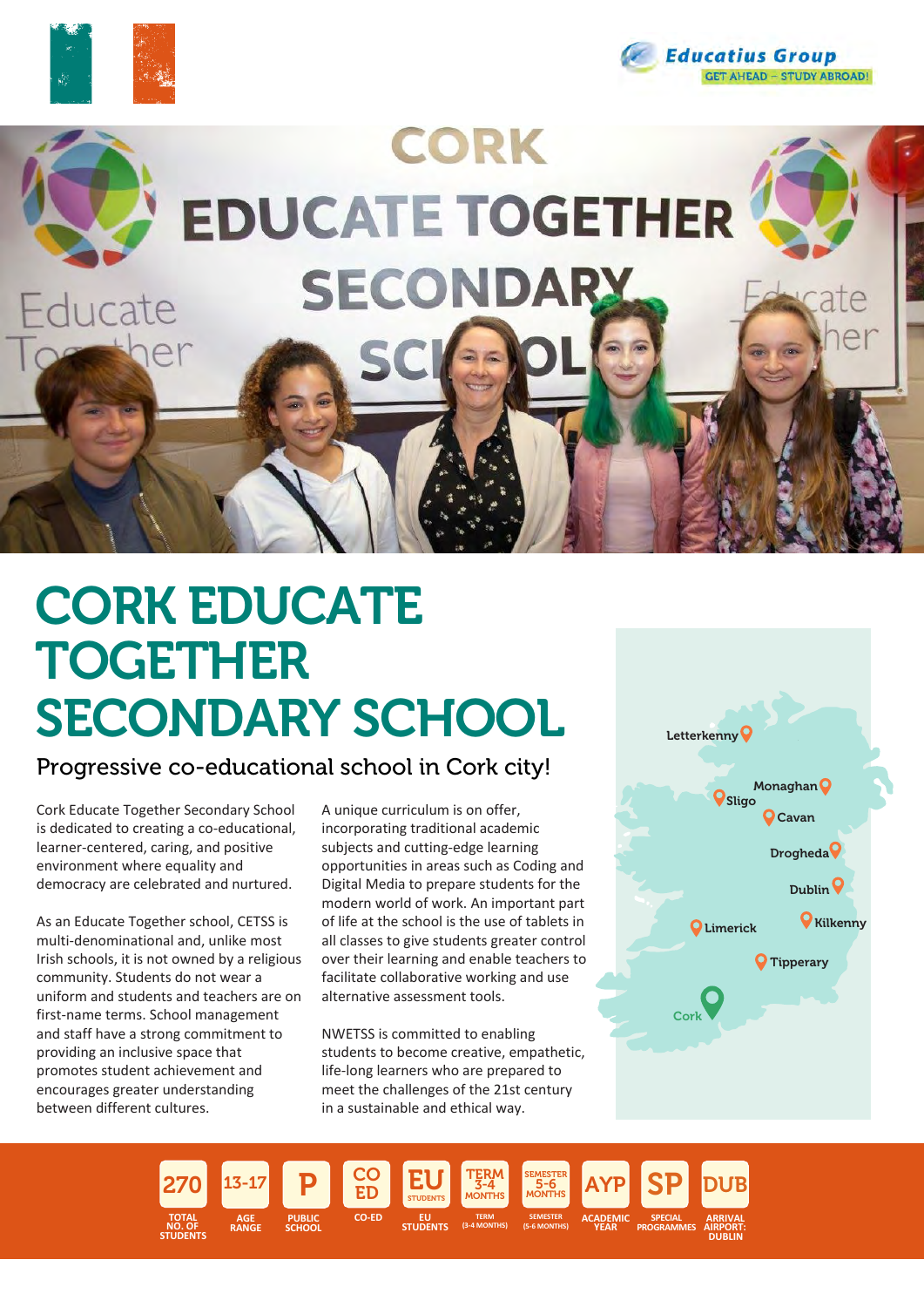

# CORK EDUCATE TOGETHER SECONDARY SCHOOL

### STUDY OPPORTUNITIES

Junior Cycle (Junior Certificate)

Senior Cycle (Leaving Certificate)





# SCHOOL SUBJECTS

## JUNIOR CYCLE SUBJECTS

#### **Core Subjects:**

English, Maths, Science, Spanish, Geography, History, Physical Education, Computer Studies, Ethical Education, Sustainability, Social Personal & Health Education, Civic Social & Political **Education** 

**Optional Subjects:** Art & Design, Business Studies, Home Economics, Music, Technical Graphics, Technology

## SENIOR CYCLE SUBJECTS

**Core Subjects:** English, Maths, Spanish, Physical Education, Ethical Education, Careers Guidance, Study Skills

**Optional Subjects:** Biology, Chemistry, Physics, Art, Business, Computers, Geography, History, Politics & Society, Technology